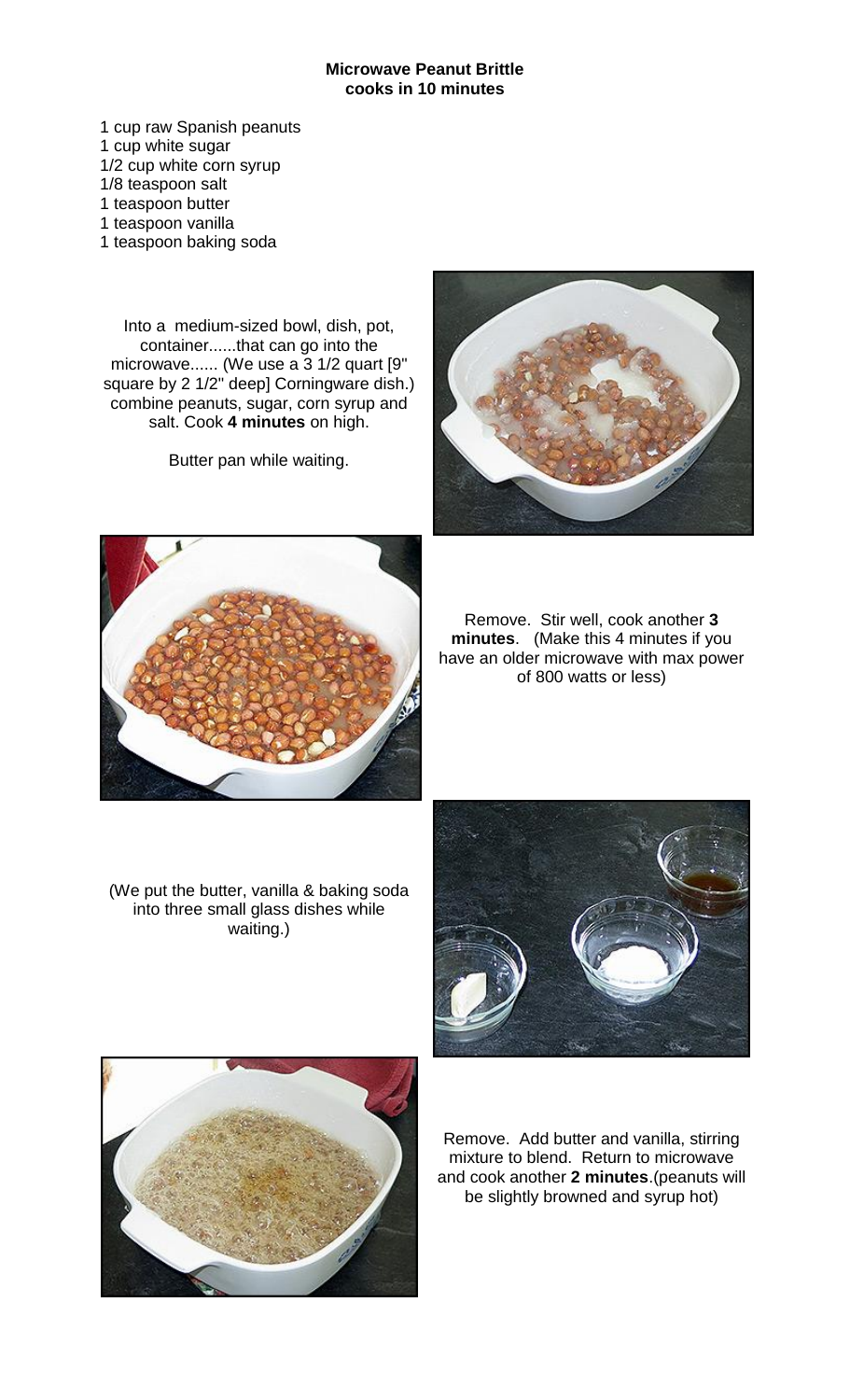## *[Once you add the baking soda, waste no time, things happen quickly.]*

Remove. Add baking soda and gently stir 'til foamy.(It will foam up when the soda is added nearly reaching the top of the container)





Pour onto aluminum foil, or buttered pan. [It's best if two people do this. One holds the hot container and pours while the other scrapes the last out.]

Immediately after pouring into pan, if the brittle mix is piled too high in the pan I slam the pan on the counter a few times to make it spread.

After it cools, break into pieces. Store in an air tight container. (Actually, air tight doesn't matter at our house it eaten in hours.)



## **Print Next Page for Simple Form of Recipe**